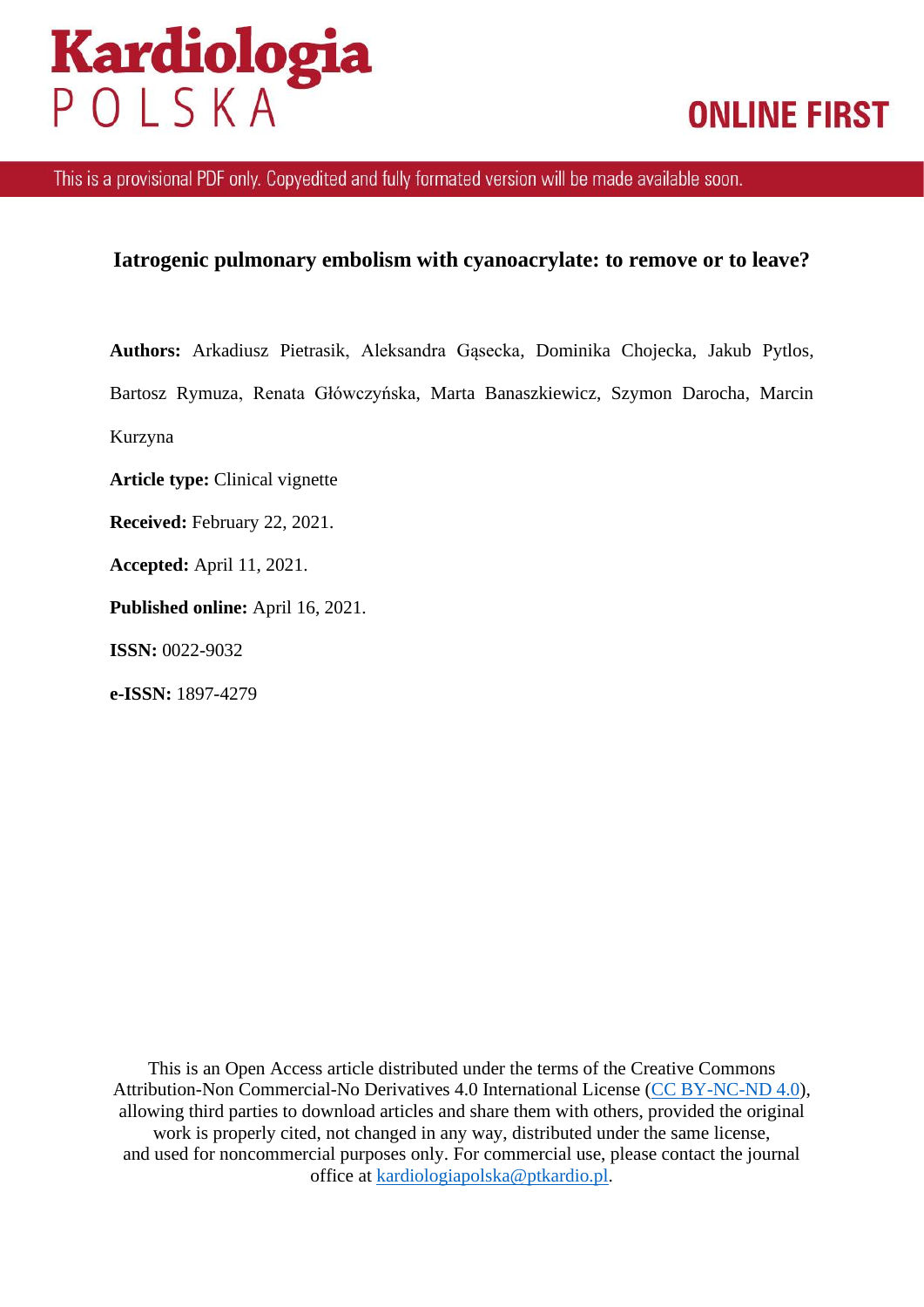#### **Iatrogenic pulmonary embolism with cyanoacrylate: to remove or to leave?**

Short title: Pulmonary embolism with cyanoacrylate: to remove or to leave?

Arkadiusz Pietrasik<sup>1</sup>, Aleksandra Gąsecka<sup>1</sup>, Dominika Chojecka<sup>1</sup>, Jakub Pytlos<sup>1</sup>, Bartosz

Rymuza<sup>1</sup>, Renata Główczyńska<sup>1</sup>, Marta Banaszkiewicz<sup>2</sup>, Szymon Darocha<sup>2</sup>, Marcin Kurzyna<sup>2</sup>

<sup>1</sup> 1st Chair and Department of Cardiology, Medical University of Warsaw, Warsaw, Poland

<sup>2</sup> Department of Pulmonary Circulation, Thromboembolic Diseases and Cardiology, Centre of Postgraduate Medical Education, European Health Centre Otwock, Poland

Corresponding author:

Aleksandra Gąsecka, MD, PhD

1<sup>st</sup> Chair and Department of Cardiology, Medical University of Warsaw

Banacha 1a, 02-097, Warsaw, Poland

E-mail: aleksandra.gasecka@wum.edu.pl

Telephone: +48 22 599 19 51

Conflicts of Interest: All authors declare that they have no conflicts of interest to disclose.

Word count: 498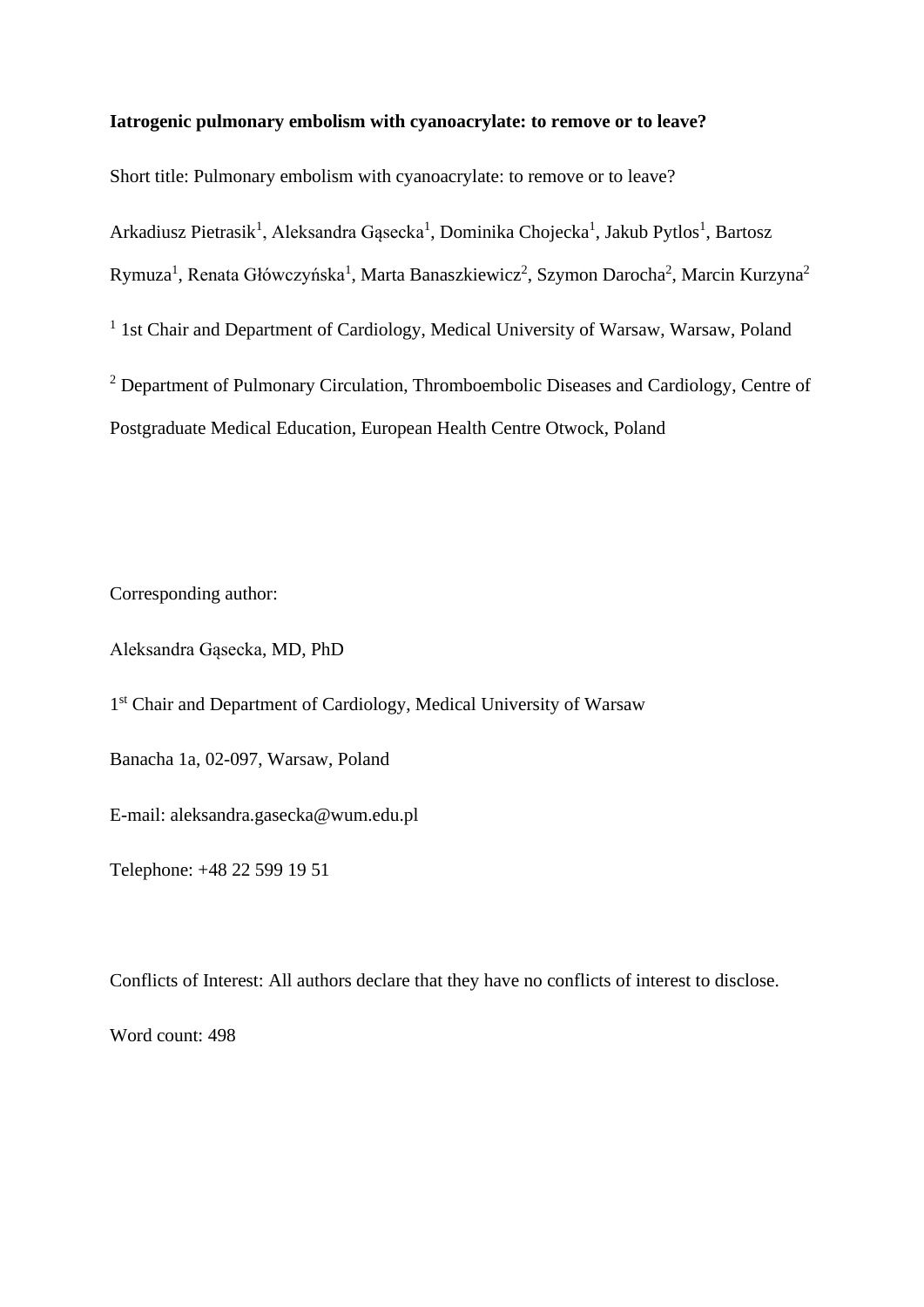A 46-year-old female with autoimmune hepatitis and liver cirrhosis presented with the symptoms of upper gastrointestinal bleeding. Gastroduodenoscopy revealed active hemorrhage from a huge duodenal varix and an endoscopic injection sclerotherapy with cyanoacrylate was performed. Since the bleeding continued, the patient underwent a successful surgical ligation of the bleeding varix the following day.

Twenty days later the patient was re-admitted due to dyspnea, cough and pleuritic chest pain. On physical examination she was tachypneic and hypoxic. Computed tomography angiography (CTA) revealed the presence of disseminated, hyperdense deposits in segmental and subsegmental branches of both pulmonary arteries (**Figure 1A, Video S1**), confirming the previously suspected diagnosis of pulmonary embolism (PE) with cyanoacrylate. A perfusion single-photon-emission computed tomography revealed bilateral wedge-shaped perfusion defects matching several bronchopulmonary segments of both lungs (**Figure 1B, Video S2**). Echocardiography showed no embolic material in heart chambers and no features of right ventricle overload (TAPSE 22 mm), yet pericardial effusion (**Figure 1C, 1D**). The cardiac troponin I and natriuretic peptide concentrations were within normal range.

In contact with blood, cyanoacrylate undergoes rapid polymerization. Large varix size and injected volume increase the risk of embolization via the varix efferent vein into inferior vena cava, right heart chambers and pulmonary arteries. The nature of PE with cyanoacrylate rules out any form of pharmacological therapy, including anticoagulation. The range of surgical treatment options is wide, but choosing an optimal therapy for an individual patient is truly challenging [1]. Hitherto, no consensus regarding the best way of clinical management of iatrogenic cyanoacrylate emboli has been established [2]. For our patient, the accurate management of the PE episode was crucial, since it could impact her overall condition and potentially disqualify her from the liver transplantation. To facilitate immediate decision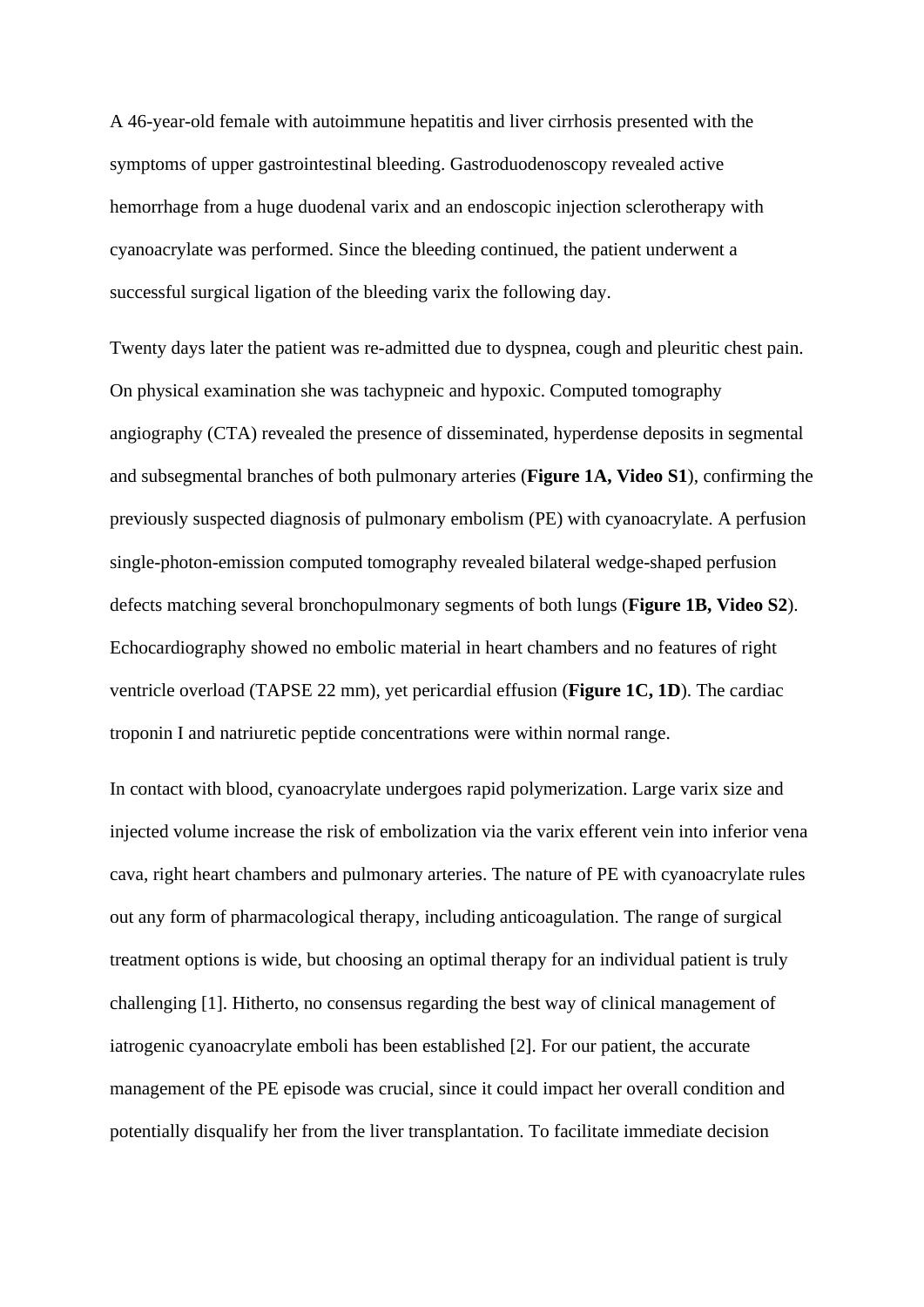making by experts, she was consulted by the local Pulmonary Embolism Response Team (PERT) [3].

Given the hemodynamic stability, our patient was at low-risk of death. The danger of further thromboembolic and septic complications was also identified as unlikely. Consequently, PERT members assessed the risk of interventional therapy to be higher than the risk of death. A decision was made to continue with the conservative therapy, which was followed by a control CTA a month after the episode and a series of endoscopies with varices ligation every 2 months, without further complications. A favorable outcome during the 12-month follow-up period confirmed that the right path of management had been taken.

This report highlights the challenges in the management of iatrogenic PE. Recently, an interesting case of acute PE and right atrial thrombus was presented, which was due to central venous access chemotherapy port migration and required surgical excision [4]. Our patient did not undergo interventional treatment, but only a 12-month follow-up assured us of the patient's recuperation. Hence, in every patient the treatment should be based on the individualized risk stratification to determine whether interventional or conservative approach is more beneficial. Consultation in a multidisciplinary team is an important part of a decisionmaking process to ensure the optimal clinical management [5].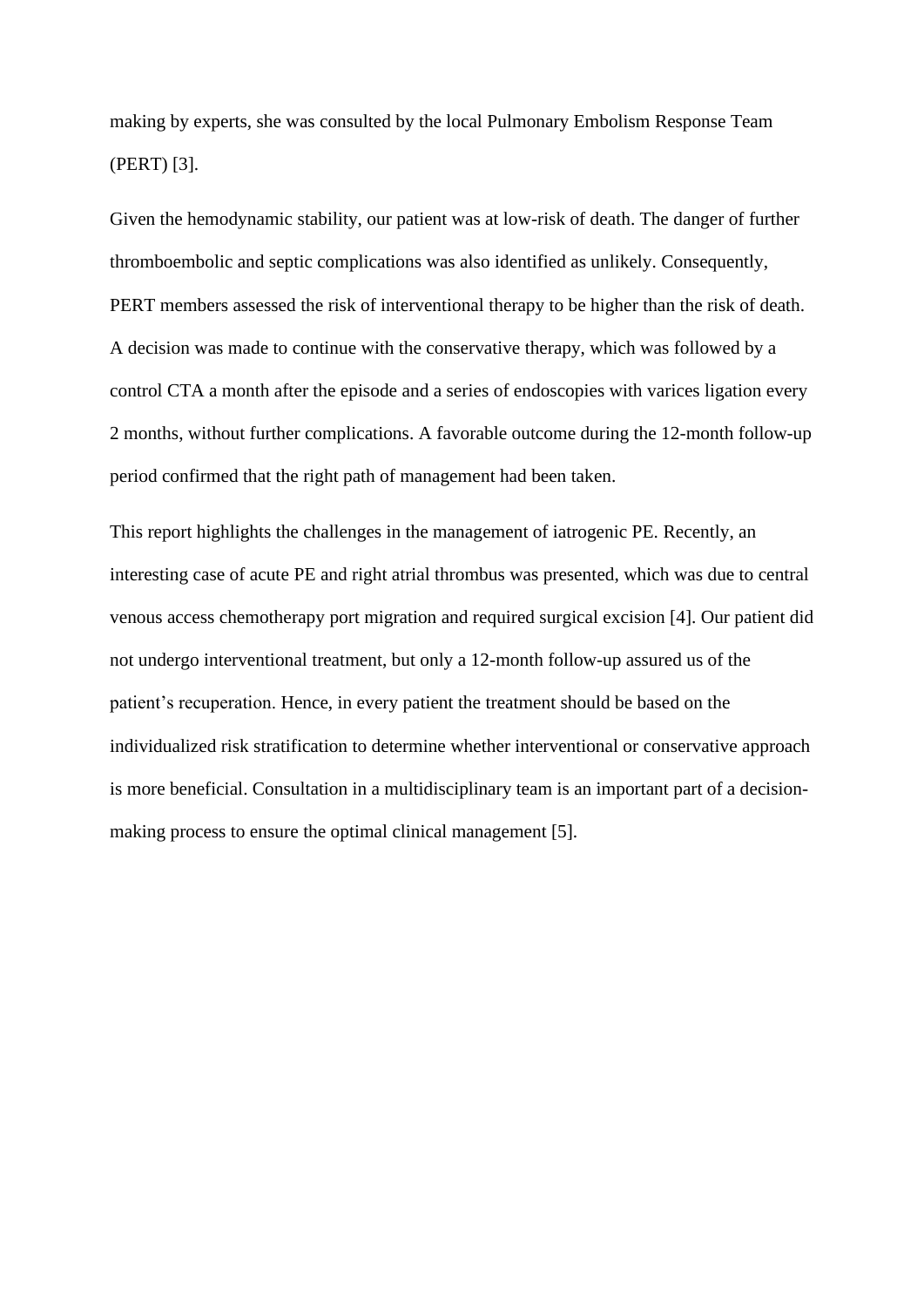#### **References:**

1. Konstantinides SV, Meyer G, Becattini C, et al. 2019 ESC Guidelines for the diagnosis and management of acute pulmonary embolism developed in collaboration with the European Respiratory Society (ERS). Eur Respir J. 2019; 54: 1901647.

2. Asah D, Raju S, Ghosh S, et al. Nonthrombotic Pulmonary Embolism From Inorganic Particulate Matter and Foreign Bodies. Chest. 2018; 153: 1249–1265.

3. Rosovsky R, Zhao K, Sista A, et al. Pulmonary embolism response teams: Purpose, evidence for efficacy, and future research directions. Res Pract Thromb Haemost. 2019; 3: 315–330.

4. Araszkiewicz A, Kurzyna M, Kopeć G, et al. Expert opinion on the creating and operating of the regional Pulmonary Embolism Response Teams (PERT). Polish PERT Initiative. Cardiol J. 2019; 26: 623-632.

5. Borowiec A, Kurnicka K, Zieliński D, et al. Acute pulmonary embolism and right atrial thrombus as a complication of the central venous access port device for the delivery of chemotherapy. Polish Heart Journal. 2020; 78: 778-779.